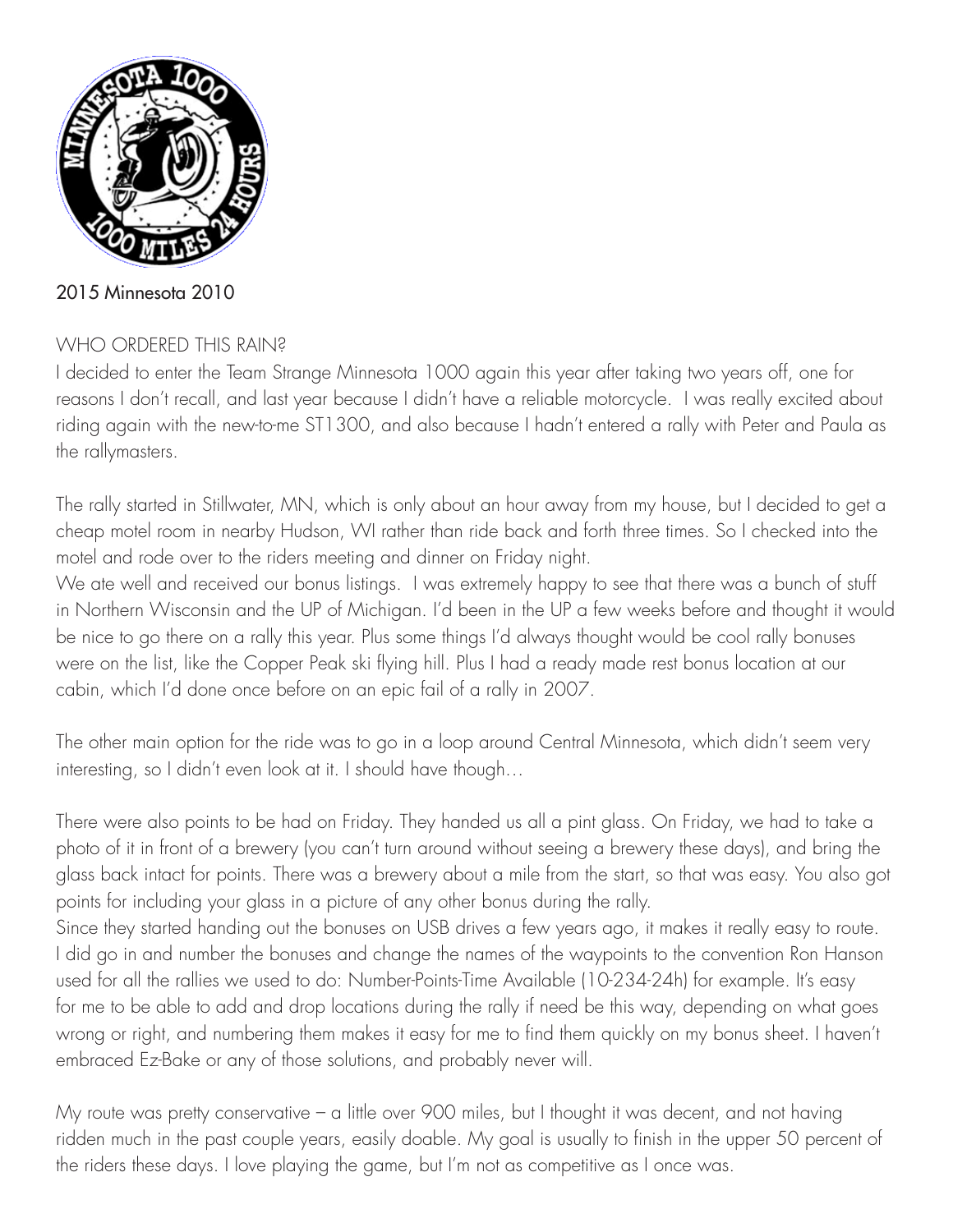#### WHO ORDERED THIS RAIN?

The weather was supposed to be nice everywhere. 75 and sunny during the day, and 60's and clear at night. Perfect rally weather. When I woke up on Saturday it was cloudy and damp. Wasn't expecting that, and the radar showed a tiny strip of light rain from here to Eau Claire, moving north. I figured that would blow over soon. When we got there, we were handed two additional combo bonuses. I looked at them briefly.

By the time the rally started at 8:00, it was actually raining, and getting worse. Kerry Person and I were riding to the first couple locations together, and actually had to stop at a rest area to put on more clothes. Being cold and soaking less than an hour into the day is not fun. I also realized at this time that my heated jacket liner was not working.

The first bonus was an intersection near Chippewa Falls. Wisconsin county roads have letters, not numbers. This was the intersection of P and OO. So it read POO. I have the sense of humor of a 15 year old boy, so I thought it was great.

The next stop was in a town called Gilman. You had to take a picture of a swinging bridge. There were two bridges there in the park. I almost took the wrong one, but I realized it didn't swing, so there must be another. I was sitting under a shelter filling out my info so the paper wouldn't get wet, and Kerry rode up. He left, and I decided that since it was pouring, I would take a few minutes to park under a ledge and fix my heated jacket. It was just a loose ground wire, and I was back out in the rain – with heat.

### WHO ORDERED THIS RAIN?

I kept checking the radar, thinking I would ride out of this, and it kept growing. A tiny strip turned into a giant green and blue glob over the map of Wisconsin. Of course those who went west didn't have rain.

It just kept getting worse, until I finally pulled off again in the tiny town of Ogema. I decided to sit under a Lions Club shelter in a park and look at my route again, since I didn't think I was going to be going all the way out to Marquette, MI in this crappy weather. I should have just turned around and gone back to Minnesota where it was dry, but I figured it would go away at some point. I realized at that point, that one of the new combos was worth as many points as going to my farthest easternmost locations. I wasn't going to go to the Snowmobile Hall of Fame initially, as it wasn't worth much, but with the combo, it was worth a lot, so I re-did my route and left.

Next stop was an old school bell in a tiny place called Harrison. The ride there would have been great, if not for the rain. After that, I headed to the Snowmobile Hall of Fame in St. Germain. I'd been there before – it's pretty cool. In this case, I was the only one there. I asked the girl working there if any other riders had been there. She said no, and I said I was surprised because they were a spot on a scavenger hunt. She was disinterested and went back to her book. I found what I needed and went back out. Connie and Randy Gabrick rode up a few minutes later while I was adjusting some things on the bike. I mentioned that I was the only rider that day. She seemed surprised because it was worth a lot of points. This made me think that pretty much nobody went east. Then a rider on an FJR rode up. I didn't know who it was, but turns out it was Mike Heitkamp. How do I know now? Because only four riders total went the bonus, and we were all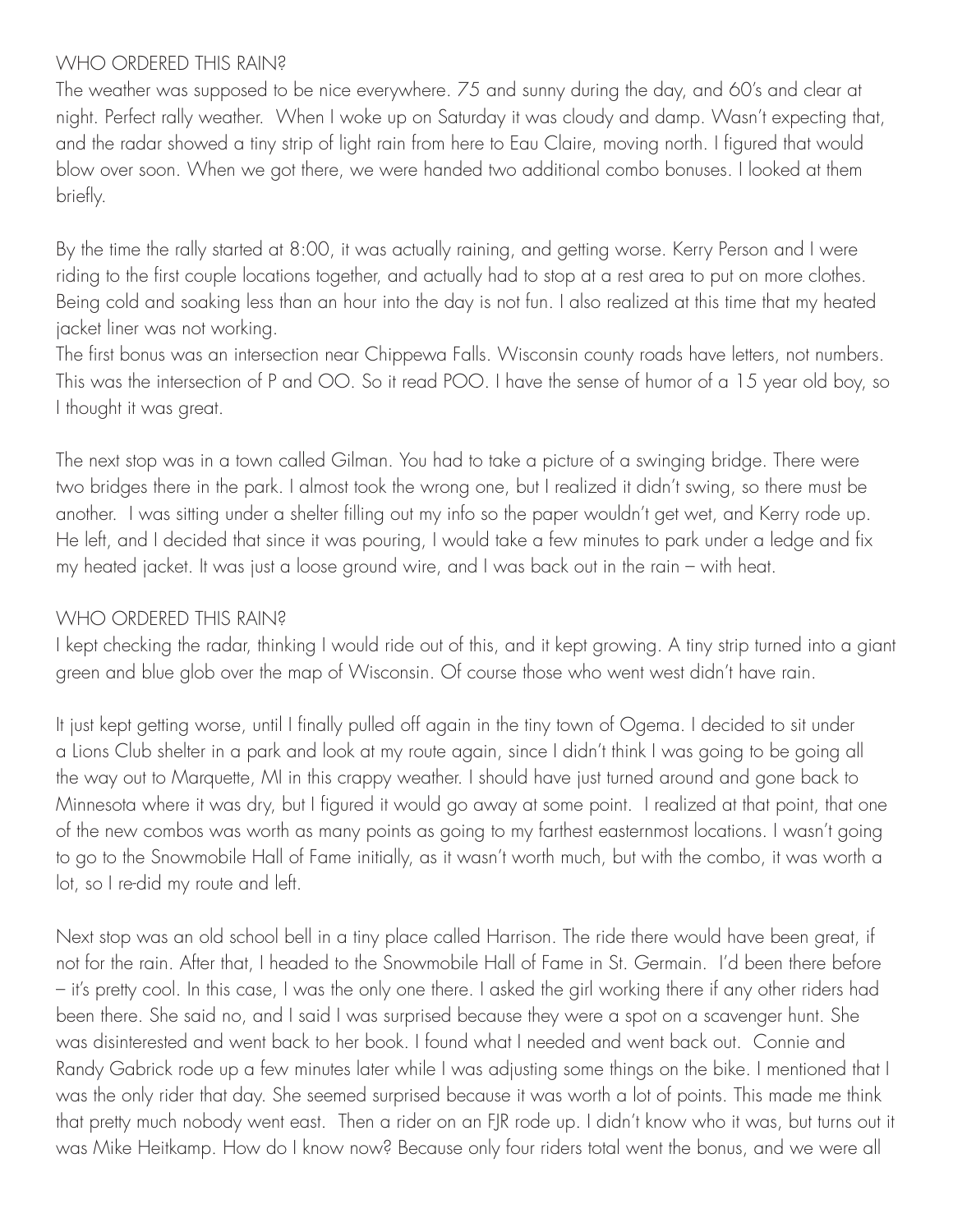there at the same time.

I wasn't sure what I was going to do now. I started to head to Bessemer, with the intent of bailing early for the day since my day was a total washout at this point. But I couldn't do that. Even though my rally was all messed up, I couldn't not continue to play the game a little more. So I turned the other way, picked up a small bonus at Sayner and headed to Greenland, MI. This resulted in riding a very cool road, County Rd. K, which would have been awesome, had it not started to hail on me! It didn't last long, but it was still painful.

## WHO ORDERED THIS RAIN?

The ride up to Greenland was oddly familiar. I kept seeing things that looked familiar, like Deja Vu. Well, the reason was, we'd literally traveled this exact same route over Memorial Day to tour an old copper mine. The bonus was about a 1/4 of a mile past the mine on the same road. That's just really weird. The other thing that seems odd is that the time zone changes around here. Just a few counties in MI are on central time. The bonus was to look at snowmobile on a pole, and tell what state the sticker was from (answer, Minnesota). My spaceman outfit and disheveled appearance brought the attention of a couple of Yoopers who walked over to chat. Normally on rallies, I'm just polite and then leave quickly when on the clock, but I wasn't in a hurry, so I talked for a bit. They suggested I go back the way I came as it was quicker. I knew this, but thanked them anyway. When I stopped for gas a little bit later, more Yoopers came to chat. This time piling out of a motor home with their weiner dog. Oh yes, and it was STILL raining. This was my point to turn west in what ended up being a circular route. On my way back towards the Wisconsin border, I encountered more fun. Signs saying loose gravel, 35 mph. They'd just chipsealed the road. I hate that stuff. So I had not only rain, but wet, oily gravel too for ten miles. It wasn't as bad as some, but just another bit of fun to deal with.

### WHO ORDERED THIS RAIN?

Next stop was one I've always thought would make a great bonus. Copper Peak near Bessemer, MI. It's the only ski flying hill in North America. Ski flying is an extreme form of ski jumping, because ski jumping isn't quite insane enough. In an odd bit of trivia, there are only five such facilities in the world, and I've visited two of them. Totally interesting place. I always thought it would be cool to make the rider take the ride to the top, but for this you just had to take a photo. Good news though – the rain stopped. This was the only point on the rally where the temps were over 59 degrees. The bike read 66 degrees there. But the tradeoff was that I was instantly engulfed with about a thousand mosquitos. This was going great! It was around 7:30 pm at this point, and I had two more stops planned before taking my rest bonus at our cabin in Iron River, WI. Both very familiar to me. One was a small one in Washburn, and one a few miles up the road near Bayfield, WI at the ski area, Mt. Ashwabay. One big problem. Ashwabay is the site of Big Top Chatauqua – a summer concert series held in a big tent. I've seen a number of acts there – Willie Nelson, John Hiatt, Cowboy Junkies, Mary Chapin Carpenter, Brandi Carlisle – it's an amazing place to see live music. It's also restricted – they take tickets halfway up the road, and when the event is letting out, both lanes of traffic on the road are directed outbound – you can't get in there. I'd checked the night before to see if there was a concert – there was, and I knew this could be an issue. I wondered if Peter and Paula knew about this and planned it as a trick, much like the Canal Park bonuses during Grandma's Marathon,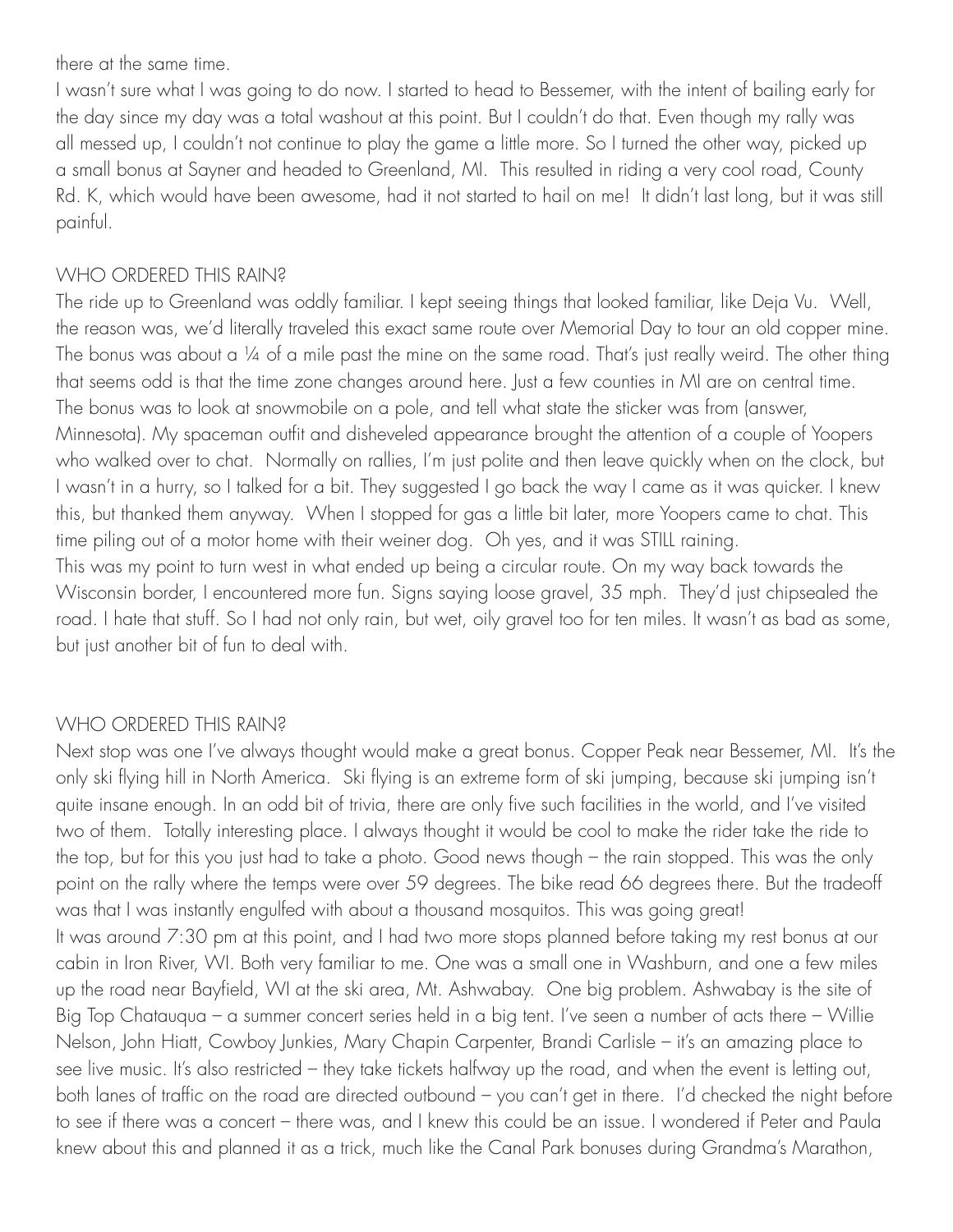or the time I tried to get to the Spam Museum and there was some big festival going on. Turns out they did not – it was just one of those things. As I approached the turn, I gauged that there was a good chance the bonus was inaccessible. I decided to at least get Washburn, until I turned on Hwy. 13. It was under construction and had been scraped to the bottom layer of pavement, which was still wet. Screw that, it was something like 26 points, and I didn't feel like dealing with that for 26 points, so I decided to go to the cabin to sleep.

I stopped at the Little Store in Iron River, which I knew had good receipts, and put in a small amount of gas, and went in and got some Subway – I tend to forget to eat on rallies. I threw the food in my trunk and rode to the cabin, where I had to ride through what looked like a hay field, since we hadn't been there in a few weeks and the grass was three feet high in places. Oh well.

I got some dry clothes on, showered (yes, I showered during a rally – I've done this before too), reviewed my paperwork while I ate my food, set the Screaming Meanie to wake me up at 3 am, and slept on the couch. Why the couch? Because if I'd have crawled into bed, I'd probably have just slept in. I considered it, but as I said, I can't not play the game once I've started. I was also startled by some kind of commotion down the road. I don't know if it was a domestic, or some drunken rednecks fighting, but there was a lot of "shut the fuck up" getting screamed, and what sounded like someone smashing a car. It's usually quiet up there, but since a cop lives around the bend from us, I figured he could deal with it. I ended up with about five hours of sleep, which on a rally is a lot, and is actually around what I normally get.

The alarm went off at 3 am, so I closed up the cabin, packed up the bike and set off in the dark at O' Deer Thirty to fill up and get my ending rest receipt. I had three more bonuses to get too. The GPS had been routing me back to Stillwater the whole day, and I figured leaving the cabin at 3:30 would have me back around 6:30, not accounting for a few minutes at each of the bonuses so say, 7:15 at the latest – plenty of time, especially since I wouldn't be going very fast before sunrise, with all the deer around.

The GPS said 7:38 arrival time. Uh oh – what did I do wrong? That left little time for error. I headed down County Rd. A, trying to watch for deer and not think about my time screwup. And there were a lot of deer. Probably a dozen or more between Iron River and Hayward. I'd run this route at night before, on the 2007 MN1000, and on my Lake Superior 1000, so I knew what to expect. I also missed a skunk by about three feet, which I also did on the 2007 rally. It really felt like Deja Vu. And of course the GPS tried to route me down a snowmobile trail/cow path, because that always happens up there – GPS are terrible in that part of the state.

I pulled into the Hayward bonus at 4:30 and struggled to take a photo in the dark. It was right next to a campground resort, so I did feel bad getting there so early and making noise. I'd lost a few minutes at this point, and I had to skip the Markville, MN bonus, which was one I'd really wanted to visit, simply because it's by the geographical oddity where for a short bit, you cross from Minnesota to Wisconsin without crossing a river – this also happened on the 2007 rally. I would far rather finish a rally with a bad score (which was inevitable anyway) than DNF. I hate getting a DNF.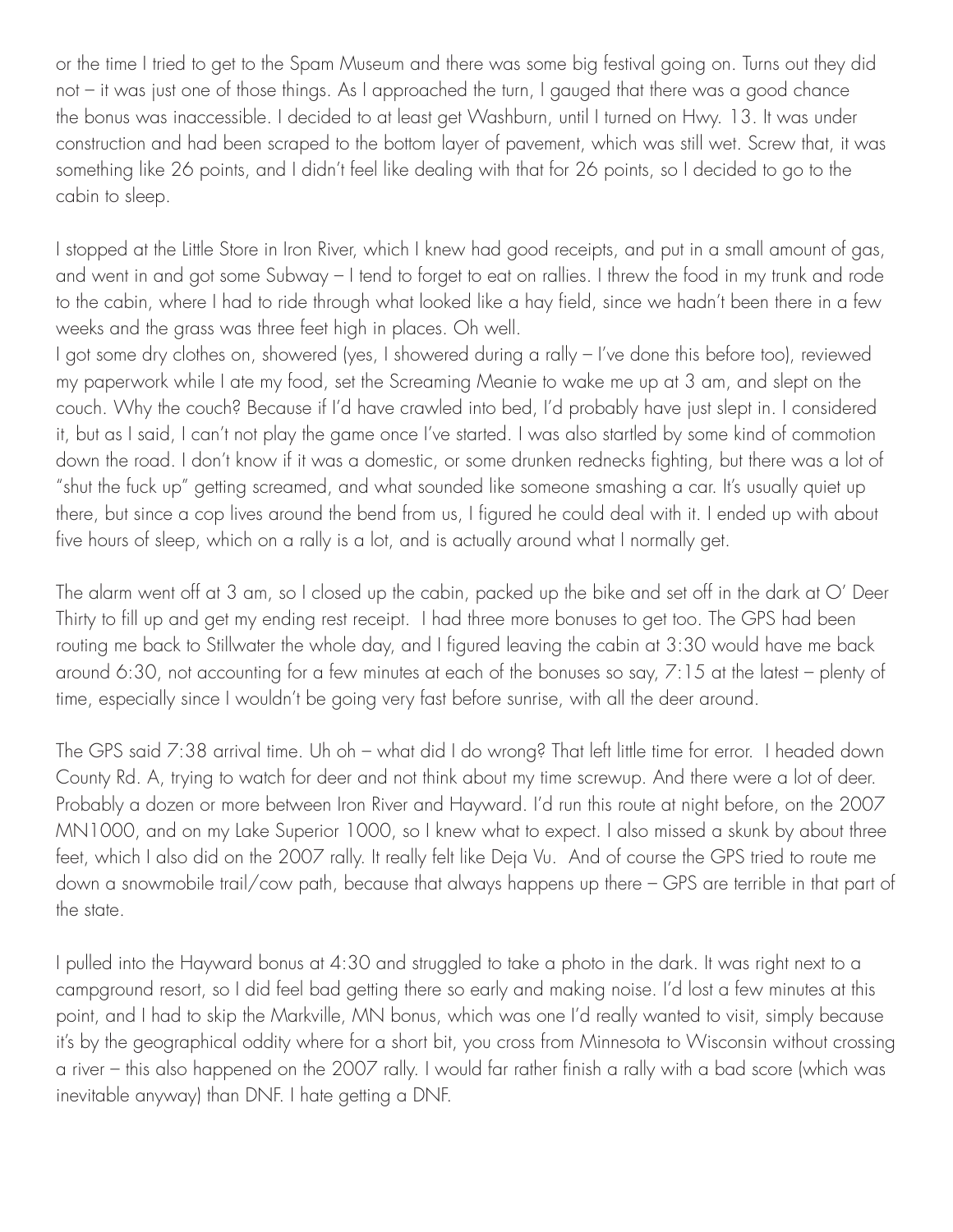### WHO ORDERED THIS FOG?

By dropping Markville, I gained about 30 minutes, and it was a good thing. From about Cumberland on, I rode through the thickest fog imaginable (because clearly, NOTHING was going to go right on this rally). I had to slow down considerably in places because I didn't want to come up on a car I couldn't see. Visibility was as low as 100 feet at times. Coming down the hill on US 8 in St. Croix Falls, a drive I've made about a thousand times, I was literally riding blind, and I can also tell you that navigating a roundabout with zero visibility is quite an experience as well.

I debated whether to go down the Wisconsin or Minnesota side of the river, and chose Minnesota, simply because there are no towns to go through. Finally a good decision, because the bridge at Osceola was closed, which I didn't know.

My last bonus of the rally was the Hay Lake School in Scandia. I really wanted to get this one for nostalgia reasons. I grew up a few miles from there, and went to grade school in Scandia. We used to go on field trips to the Hay Lake School when I was a kid, and it was kind of cool to go there on a rally 30-some years later, and ride back down Manning Ave. through Kelley Farms ranch, where as a little kid I'd point out the old metal quonset and yell COW BARN. I even yelled COW BARN into my helmet as I passed it for old times sake. That was probably the highlight of the rally oddly enough.

The fog was still bad as I got to the finish around 7:20, and I was one of the first riders to arrive, seeing John Coons sweeping the entrance with a broom (what a public servant!). I went in to get my photo taken on Peter's vintage racing sled (so cool) for the combo bonus, and since I was so early, talked to Peter, Allen Wilson, and Rick Corwine for a bit before the other riders came in, which was nice. Not like I was under a lot of stress or anything.

I watched the other riders come in, and went to be scored. I didn't lose any points at the scoring table, which was good, but I didn't have many to lose anyway, so it didn't matter. Breakfast was great, and there was bacon – I smelled bacon coming through Taylors Falls, and it was almost all I could think about the rest of the way. And of course, the weather turned warm and beautiful Sunday morning and it was nice here all that day.

Obviously, I didn't do well on the rally. It was my worst finish in ten MN1000's (except the year I DNF'ed when my tire was showing cords). I came in 4th from last place among finishers, and only rode 725 miles, my lowest actual mileage total, not counting the broken odometer cable incident in 2003. In hindsight, I was miserable, cold and wet almost the whole time. I dealt with deer, skunks, construction, heavy rain, hail and fog, mosquitos and mental errors. Most people would think "well he had a terrible time – why would anyone do this?" Not me. I love that I came back to ride this year and remembered why I missed it and why I still love playing the game.

It came up before and after the rally this year talking to others. You never tell stories about the good things and the successes on these events. The fun is telling the stories about the stupid things that happen – the screw ups – the things that go wrong. Those are the things we all laugh about when we get together. I